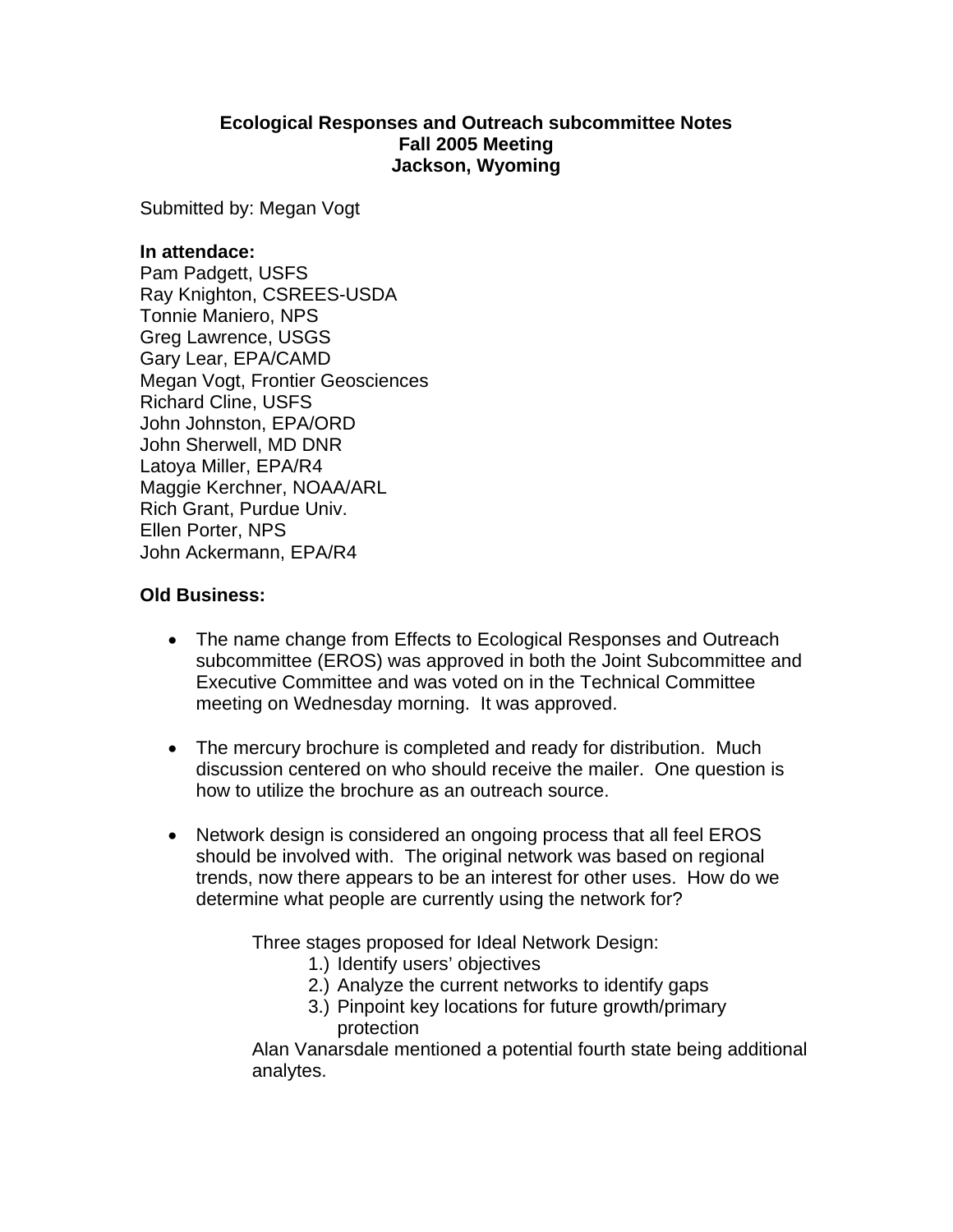# **Network outline attached**

#### **New business**

- Rich Grant discussed the need for an orientation leaflet for newcomers to the meetings. These leaflets should explain how NADP works and how the subcommittees are organized. Each new member could pick up this info when they register. Maggie Kerchner believes this handout should include the structure of the meetings and how to become involved.
- There was also talk regarding the governance of the Executive Committee. Some questions raised included: who votes, voting motions through subcommittee and if adopting motions would be exclusive to the executive committee. This discussion stemmed from limiting the decision making of the Technical Committee, making it advisory at best. Pam Padgett brought up the point that the voting population should be vested and informed, pointing out subcommittees are more informed.
- A question raised was; if the technical committee doesn't have a vote, how does the Executive Committee get nominated? A possibility being that the nominations be done in subcommittee.
- Alan believes that the executive committee should have the power to make decisions, but Gary Lear pointed out that the Technical committee can overrule the Executive committee. (This was an issue that arose in Seattle with the vote to eliminate field chemistry.)
- Ray Knighton was curious how to get more participation in the scientific community. Pam noted that the Fall Meetings are a good recruiting tool; that was how both she and Greg became involved.
- Ray suggested that to get scientists involved there should be a clear pathway on how the technical side of NADP operates. Ray also stated that NADP should be utilizing data, EROS specifically, perhaps bringing a group of scientists together, producing research, proposals, etc. There is a need to stimulate or demonstrate the impact from the network, push the scientific community in a direction.
- Gary pointed out that the topics for the Fall Meeting are generally decided on in the spring meeting, not many scientists attend the spring meeting. Maybe the topics could come out of the subcommittees.
- Recruitment into the subcommittees and technical committee continues to be one of our primary outreach efforts.
- Please welcome EROS's new secretary: Megan Vogt.